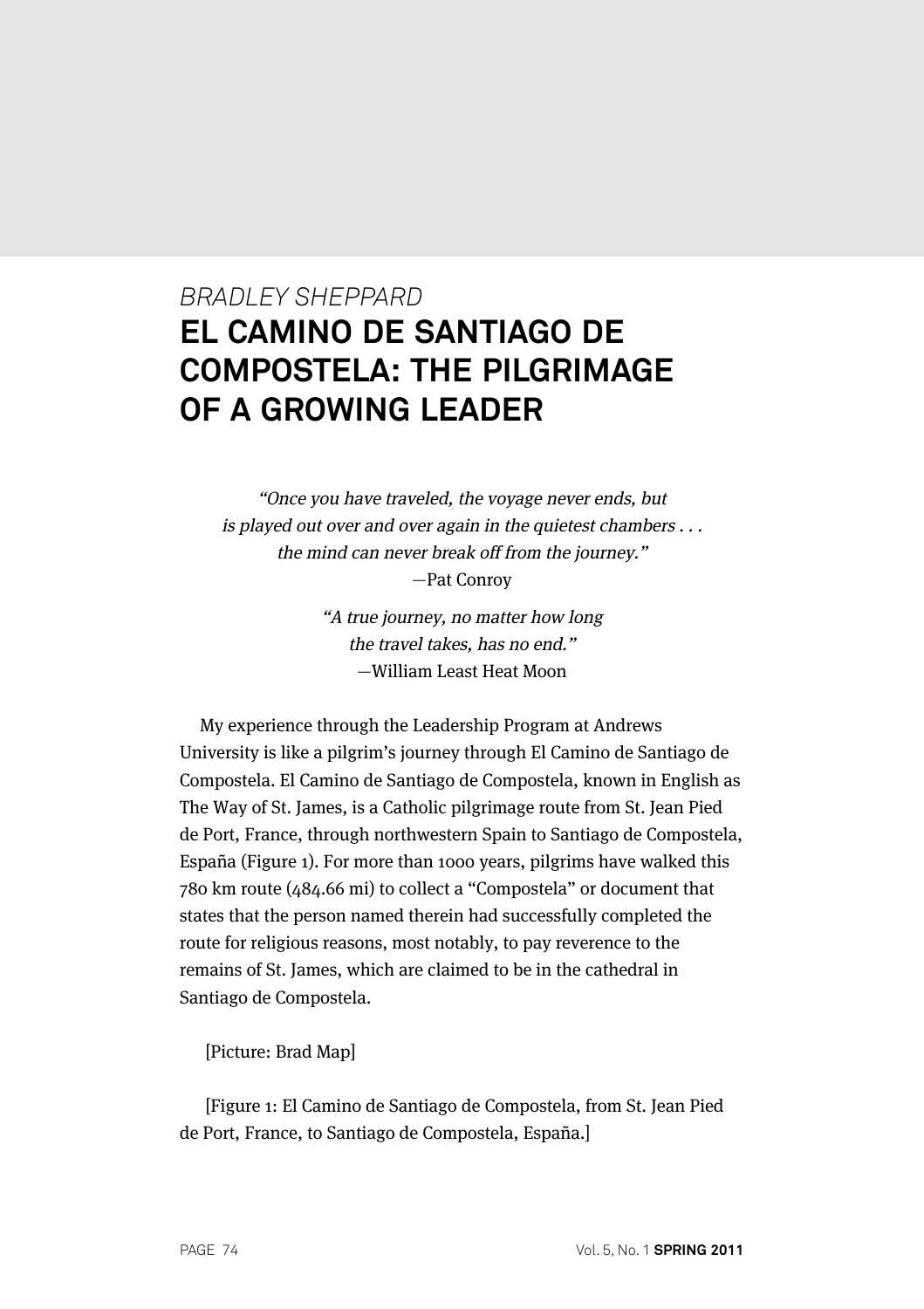

#### **The Metaphor**

Although El Camino has been known in Catholic circles for centuries, it has not been until the recent release of the film The Way (2011), starring Martin Sheen and produced by his son Emilio Estevez, that Americans outside of the Catholic tradition have become more aware of the pilgrim route and of what people do to prepare for and complete the journey. The Way is the fictional story about an American doctor who traveled to St. Jean Pied de Port to bring home the remains of his son who had been killed in a terrible storm while walking El Camino. The father, played by Martin Sheen, decides to take the route himself in honor of his son's quest to complete the journey. The father's journey turns out to be quite different from what he had planned, and it has a profound impact on his life, lived formerly in luxury back in California.

Tom, the father and main character played by Sheen, is inexperienced at hiking along roads and trails, through mountains and valleys, and into and out of small villages and towns. He discovers, however, that he was not alone on the journey. Tom meets many other travelers from around the world along the way, each with their own issues and reasons for making the journey and seeking greater meaning in their own lives. Among the pilgrims Tom meets are a Dutchman, a Canadian, and an Irish writer who suffers from writer's block. As the synopsis from The Way (2011) website states:

From the unexpected and, oftentimes, amusing experiences along "The Way," this unlikely quartet of misfits creates an everlasting bond and Tom begins to learn what it means to be a citizen of the world again. Through Tom's unresolved relationship with his son, he discovers the difference between "the life we live and the life we choose."

After viewing this film, I became extremely interested in learning more about El Camino and the people who embark upon this trek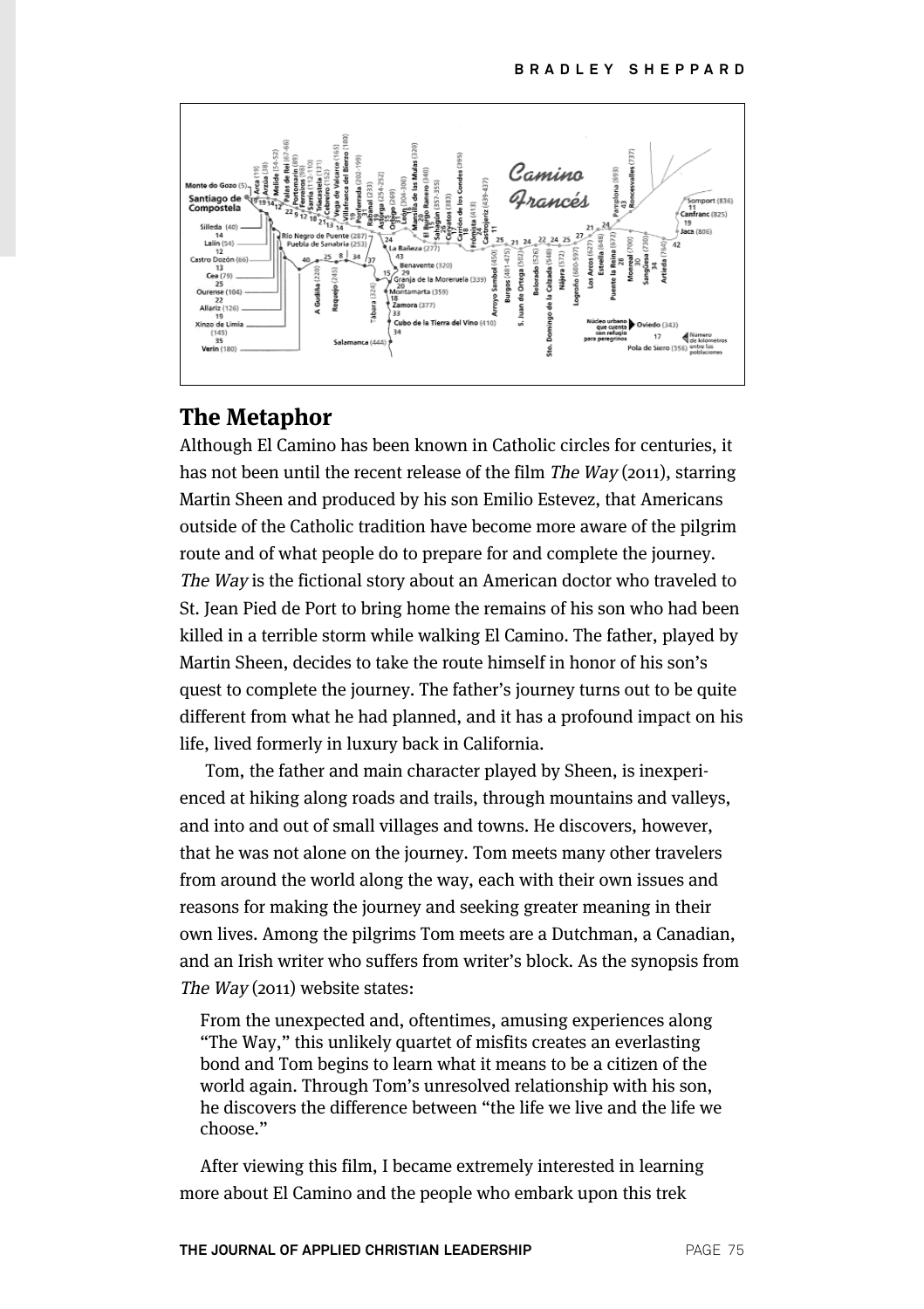through the Pyrenees to the supposed resting place of St. James' remains. It has been reported throughout the years that El Camino has been traveled by thousands of people from of all sorts of life. Among them are Charlemagne, Pope Calixtus II, King Alfonso II, El Cid, and many noblemen, priests, farmers, beggars, healthy, sick, blind, lame, rich and poor, women and men.

What is interesting is that it takes quite a bit of planning to accomplish this trip successfully. Just look at the wealth of expert advice on the Internet on the El Camino Santiago website (2011). Here are some important insights.

First, a pilgrim must plan his time. There is no set time to complete the journey. Some pilgrims travel quickly, some do it in spurts or stages, and some go at the journey very slowly. Most people average between 20 and 25 km per day. The important point to note about time is that the journey requires effort. Travelers must make progress continually if they are going to reach the destination. There are physical challenges that one must overcome and that can consume time, but that is the beauty of the journey—the satisfaction of completing a difficult task.

All pilgrims face difficulties along the path and have to overcome bad times. But no El Camino traveler is ever alone. The people on the same journey will help and encourage any pilgrim along the way. People may enter the journey on El Camino alone or in a group; some make the journey alone, but many travel together. They meet many interesting people along the way and make many new friends. There are times when pilgrims want to walk alone and there are times when they want to join up with others such as at a local hostel or eating establishment at day's end.

Pilgrims also plan their resources for the journey. Most plan a budget of 25 to 40 Euros per day. They take the opportunity to eat with locals in small villages and enjoy the company and gastronomy that comes along with it. These interpersonal interactions with so many people help pilgrims to carry on till the end.

Expert travelers of El Camino offer sound advice on how to pack for the journey. The caution is to not to overpack and be weighed down with a lot of unnecessary equipment or supplies. They strongly caution pilgrims not to take on more than they can handle. The essentials are all that is needed to complete the journey, no matter its length. The essentials for a successful trip along El Camino include a sleeping bag and mat, 2-3 cotton t-shirts, a couple of pairs of comfortable lightweight pants, 3 pairs of thick socks, underwear, a good pair of boots, small containers of toiletries, sun screen, medication and first aid, and an El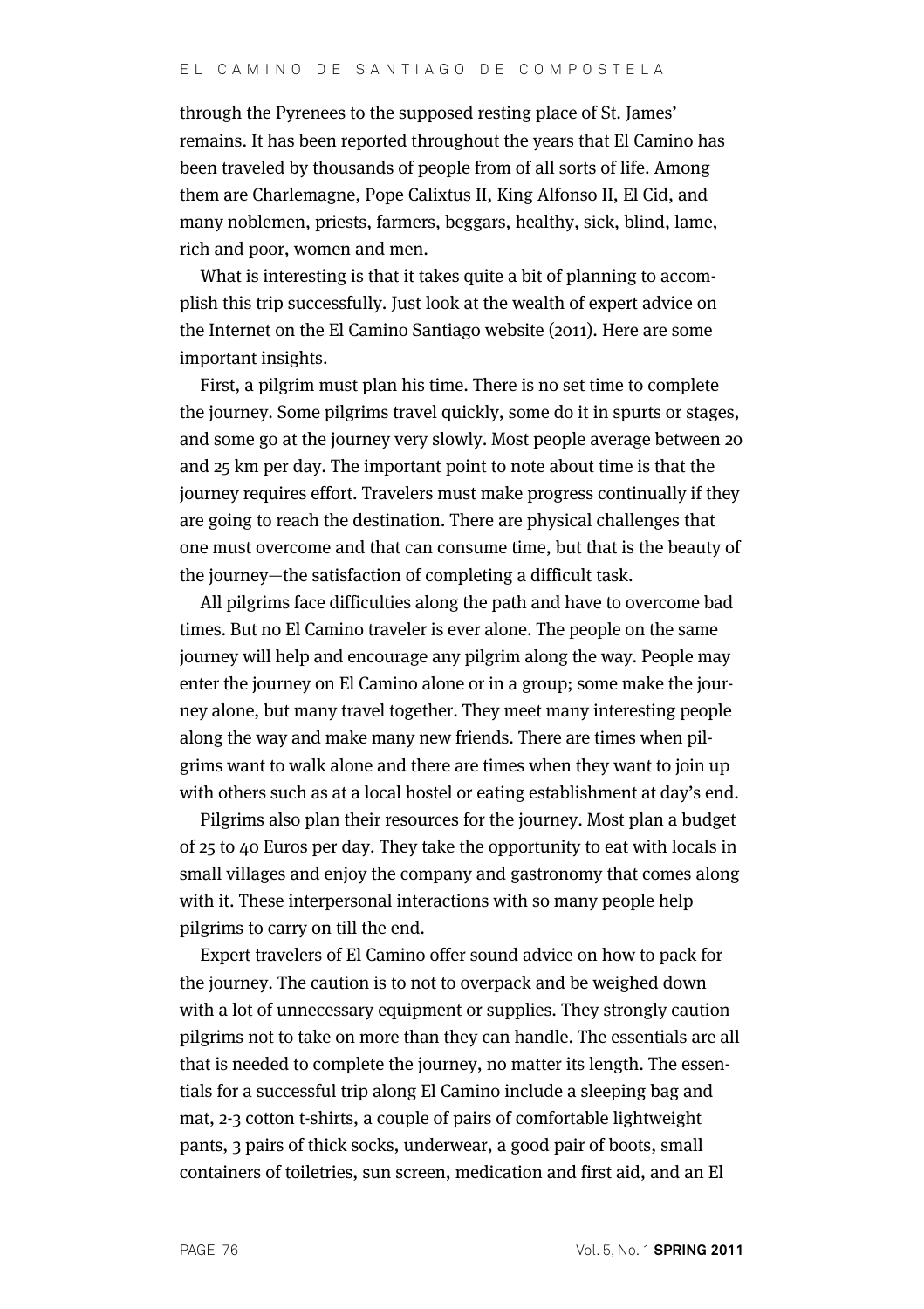Camino guide book so the traveler will never get lost. And above all, the one lesson pilgrims should take with them is: If in doubt, ask!

At the El Camino de Santiago (2011) website, a traveler documented one day in his journey along El Camino this way:

El Camino de Santiago is a new life, a life inside your life where you have the chance of truly being yourself, a return to the basics of the human being, where you have the chance of paying attention to the small things that we always forget in our "busy-lives" . . .

You meet people in your Camino and you really listen to them, you feel a connection with them, they are not strangers. You learn from them and care about them. You feel hungry and think about how and where you will eat: under a tree, beside a stream of water or in the next village you will find. You feel tired but very healthy. The Sun is giving you strength. You continue enjoying the day and nature and observing everything that happens around you . . .

The Sun is dying now. It is time to rest and wait for the following day. You can choose where you will sleep: in the next village? In the small albergue enjoying a dinner of local food and nice company?

Or maybe under the stars in the warm night . . . And the following day the cycle starts again. You will choose how far you want to walk, you will choose your route, you will choose where you will stop to stare at something. . . .

Once you have been seduced by its charm you can't even tell if you have been there just for a few days or for years.

This journal entry captures the essence of the pilgrim experience along El Camino. It is not just the "Compostela" at the end of the journey, but the journey itself that makes the person, and that is all the difference in the world. After viewing The Way and learning more about El Camino, I knew I had found the perfect metaphor to represent my leadership competencies. My personal journey through the Leadership Program is likened to that of a pilgrim's journey along El Camino de Santiago de Compostela.

#### **An Academic El Camino Pilgrimage**

Now that I have identified this metaphor with my quest in the Leadership Program, I want to share with you its parts and meanings as they relate to my journey. (I have summarized them in a table at the end of this article.)

# The Plan

First, just like a pilgrim preparing to make the journey along El Camino¸ I began my journey in the Leadership Program with a plan in mind. I had already completed a Master's degree in Educational Administration so I felt I had a pretty good foundation for where I needed to go with the doctoral program. Little did I know how much more I would grow, and now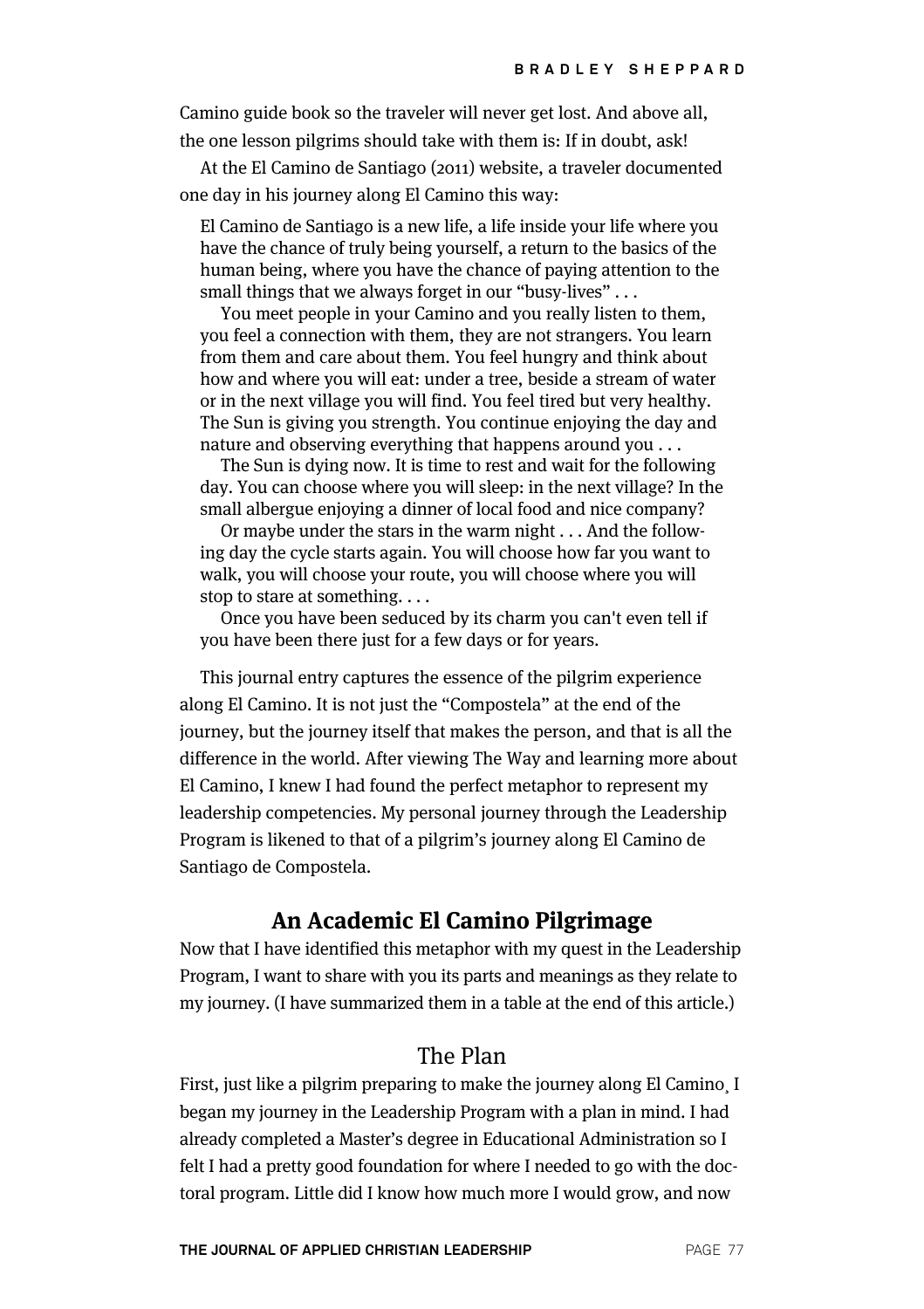that I am at the finish line, I am solidified in the realization that I will continue to grow as a leader for as long as I continue to draw breath!

One critical element in the Leadership Program was the requirement for students to complete an Individual Development Plan (IDP) which would serve as a "road map" through the doctoral program. My IDP included a vision statement for my leadership and it documented how I would reach an acceptable level of proficiency in 20 different competency areas through professional experiences, projects, reflection, coursework, and a dissertation. I created my IDP, which not only documented what I had already accomplished as a leader, but it also projected areas I needed to become more skilled in along the journey. So I added those elements to my IDP and coursework plan.

### The Support of Peers

I also participated in workshops and regional group meetings, another required component of the program. These experiences focused primarily on what I needed to do to be successful through the journey. Some of the meetings were trailblazing for the entire Leadership Program. For example, I remember during one regional group meeting, Dr. Freed, a founding member of the Leadership Program, introduced our group to the concept of regional group member "sign-offs" for the 20 competencies. Prior to this, a small team of faculty members, including the student's advisor, were the ones who evaluated the level of student proficiency in each competency area. But the program faculty felt that this process needed to be expanded and now asked each of the members of a student's learning group to evaluate and eventually "sign off" on each competency. This new concept made competency assessment and evaluation a shared responsibility between peers and faculty. This new practice gave a new purpose for the existence of regional learning groups. Peers were now able to help each other to navigate their way through the program, much like peer travelers help each other along El Camino. That was truly a groundbreaking moment in that it brought clarity to the purpose of regional groups and helped define how members assist one another through the journey.

## The El Camino Community

Pilgrims who travel El Camino meet interesting people during their journey. The same has been true in my experience through the Leadership Program. I have met many people along the way who have guided me, who have influenced me, and who have made me a better person. First,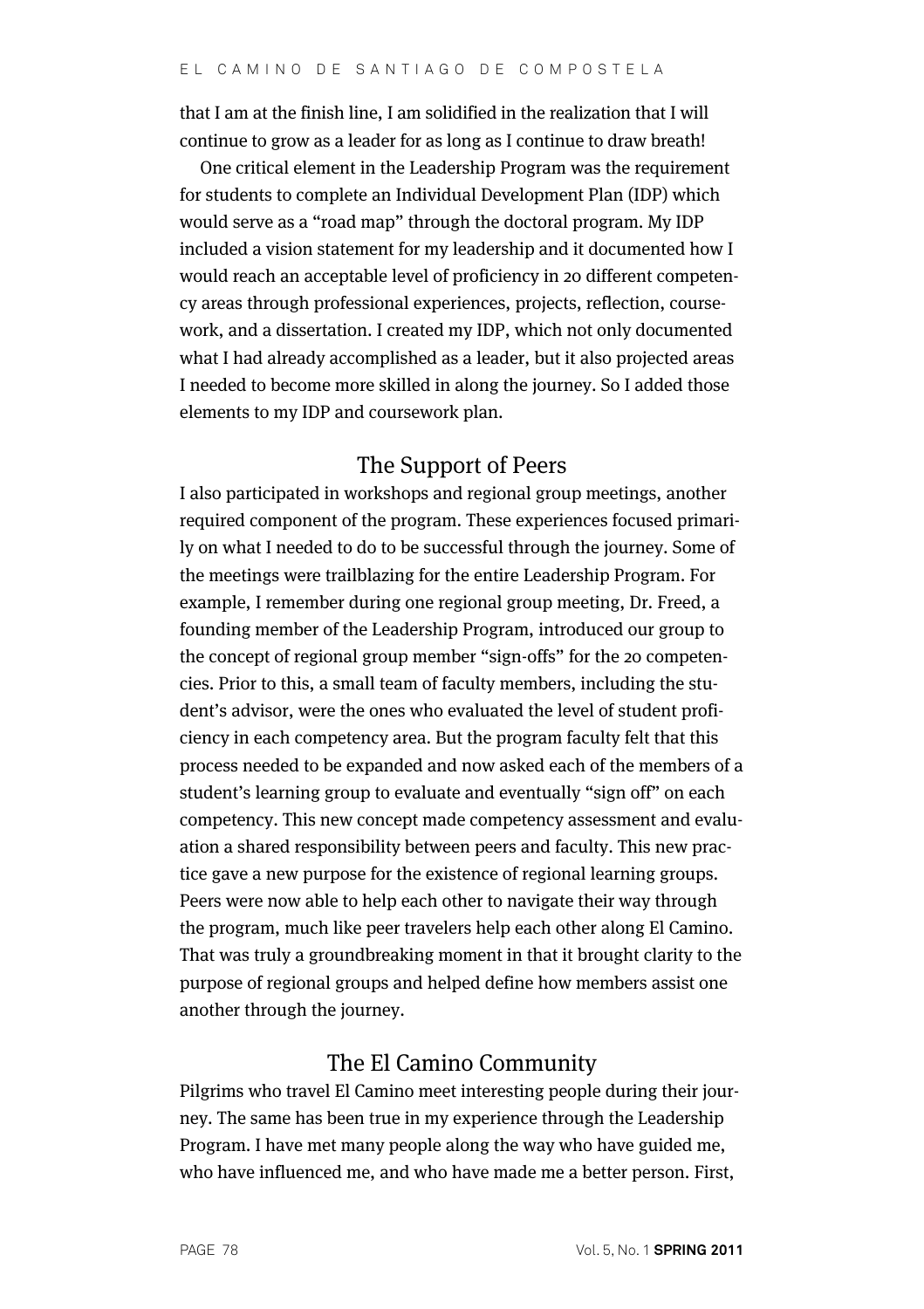there are my fellow travelers, that is, the other students in the program. We have traveled many kilometers together, working our way through difficult passages, celebrating in each others' successes, and providing a continuous support mechanism. Then there are the locals, that is, the professors and support staff in the Leadership Program. These people are the experts who know how to navigate the different stages of the journey and who offer never-ending advice and encouragement. They even feed you! Finally, there are the guidebooks themselves, that is, the experts in the competency areas that led me along the way and helped me to form my belief system. Some of the great leaders I encountered at different stages along the journey include Fred Jones (2000) and his Positive Classroom Management; Marzano (Marzano, Pickering, & Pollock, 2001) with his Classroom Instruction That Works; Joyce (Joyce, Weil, & Calhoun, 2004) and his Models of Teaching; DuFour and Eaker (1998) with their Professional Learning Communities; and Reeves (see Besser, Anderson-Davis, & Peery, 2008) with the Data Team process. And of course there are many others who led the way for me to be successful in this journey.

#### Milestones

An important component in planning a journey is the creation of a travel plan or road map that takes the pilgrim through the different stages of El Camino. I see the different stages of El Camino in the development of the competencies. One stage of my journey represents a star competency area of an effective teacher/instructor. A star competency is one area in which a student has to show a level of competency significantly beyond the mere proficiency level. Being an effective instructor of students, an instructor of instructors, and mentor/coach to instructors and other educational leaders has been the essence of my professional career. A second stage in the journey was the effective change agent with skills in planning and implementing change, developing human resources, and public relations. My work includes planning and implementing change, helping people transition through the change process, helping people develop their fullest potential, utilizing those people skills for the good of the individual as well as the organization, and promoting public relations. Like pilgrims who help each other along El Camino, I constantly work to bring people along, whether that be through professional development, encouragement, nudging, mentoring, reaffirming, motivating, or empowering. A third stage of the journey represented the competency of an effective organizer. In my work I function often in an organizing

**THE JOURNAL OF APPLIED CHRISTIAN LEADERSHIP PAGE 79**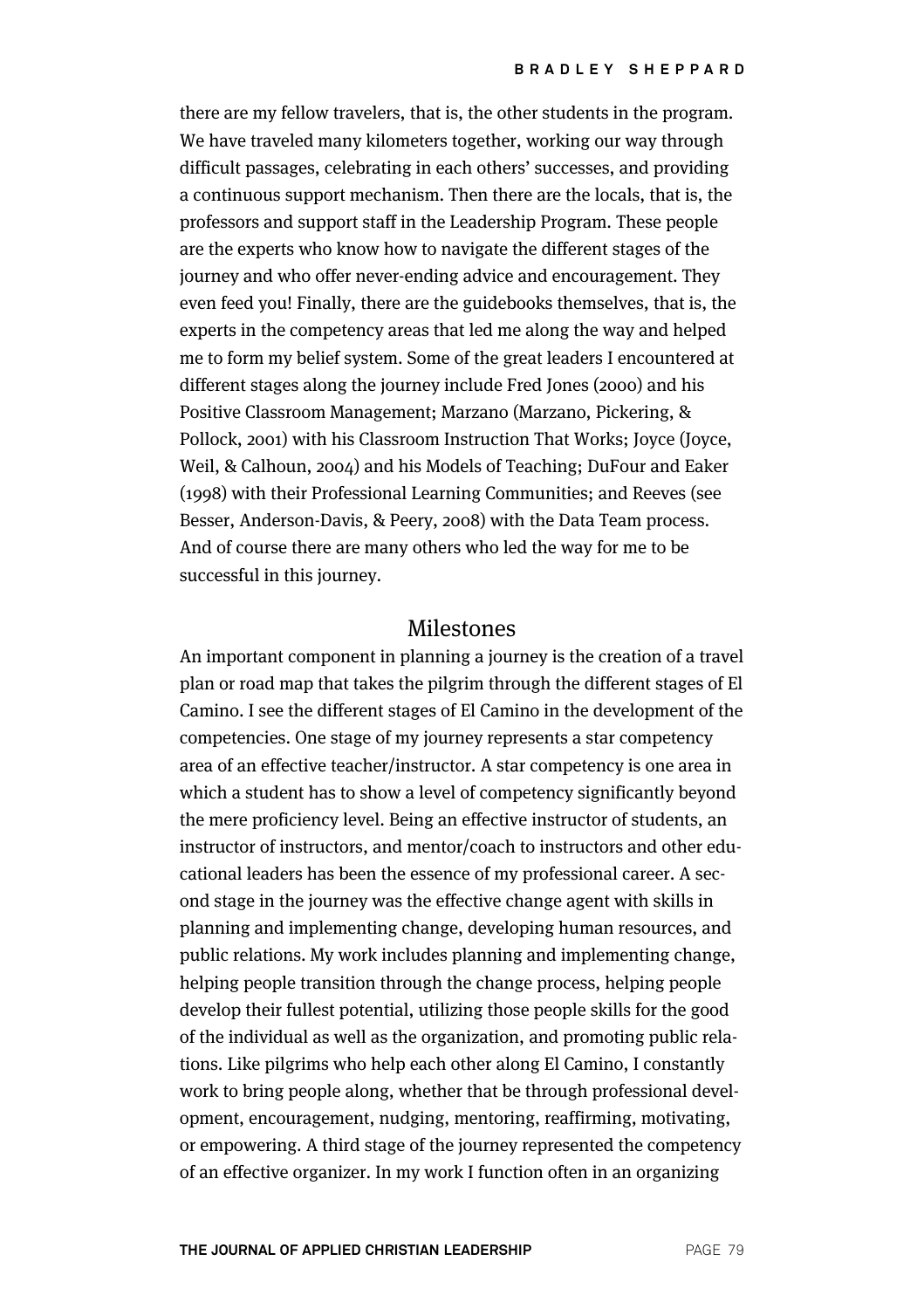role in which I clarify how people understand the curricular and instructional expectations so they know the "route" of the journey, how their skills and talents contribute to the make-up of the whole, and how they can operate within the milieu of district, state, and federal laws, regulations and policies.

Another stage of the journey was the collaborative consultant competency cluster, in which I strive to keep communication channels open at all levels and where I use evaluation and assessment measures as the basis for the decision-making process, a necessary component in solving organizational and personal issues and problems. A fifth stage of El Camino represented a reflective researcher. I have learned that this competency group is extremely critical for making decisions, planning, executing, and for being a capable learner. This stage involved the dissertation research, and I cherish the thought of the continual enhancement of this skill. The final stage of the journey embodied a competent scholar who has a broad-based understanding of information that helps him connect all of the stages together for a successful journey along El Camino.

Each stage of El Camino that is completed by a pilgrim marks a milestone in accomplishment. At some locations the pilgrim is granted some type of recognition about reaching that stage of the journey. Just like the pilgrims of El Camino, I accomplished milestones at different stages of the journey. As the pilgrims of El Camino traverse on the path, many of them record their experiences and the milestones they have reached along the way. Just like these pilgrims, I have documented the different achievements in my leadership journey throughout the program—these are represented as artifacts in my portfolio.

As the quotations at the beginning of this reflection suggest, even once all of the stages have been joined together and the goal has been reached, the journey will never end. No, the reward is not only in the "Compostela" or diploma at the end, nor is it only in the journey itself. Rather, it is in the lessons learned from the journey, through its completion, that the leader comes to the realization that the journey continues as a commitment to life-long learning.